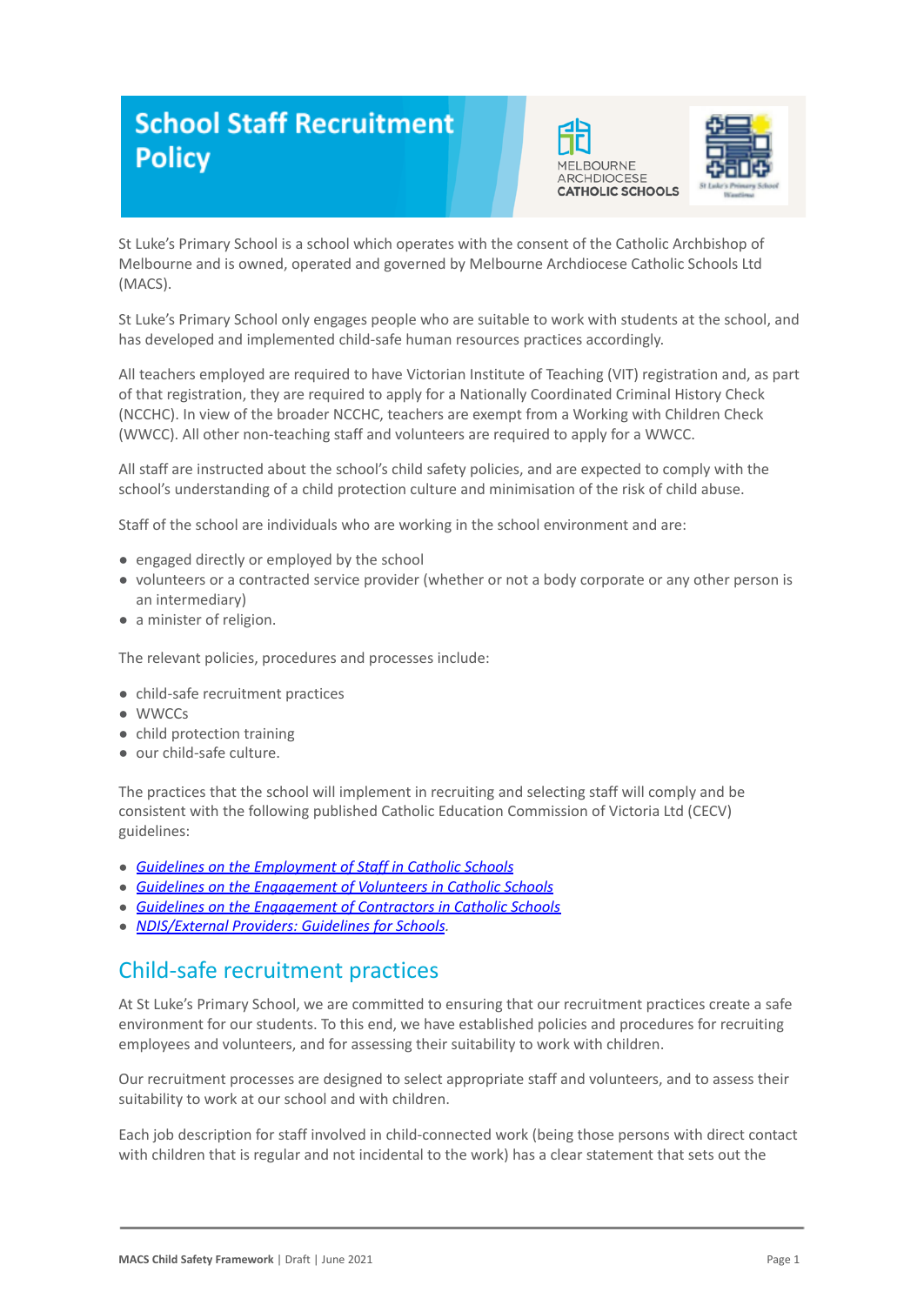requirements, duties and responsibilities regarding child protection for those in that role, and the occupant's essential qualifications, experience and attributes in relation to child protection.

All applicants for child-connected work at the school are informed about these requirements and the school's child protection practices, including the Child Safety Code of Conduct, prior to commencing work at the school.

Once employed, staff are also taken through an induction procedure that further reiterates the person's duties and responsibilities regarding child safety and child protection. All staff and volunteers are required to read and sign a Child Safety Code of Conduct prior to commencing their work with children.

#### **New staff**

It is our policy that all applicants for school positions undergo prior screening. The school will make reasonable efforts to gather, verify and record the following information about a person who it proposes to engage to perform child-connected work:

- registration with the VIT and associated NCCHC
- WWCC for non-teaching staff
- personal identity verification and background checking
- verification of professional and other qualifications relevant to the job
- an examination of their history of child-connected work
- reference checking that addresses the person's suitability for the job and working with children.

#### **Volunteers**

All volunteers, including parent/carer volunteers, must undergo the following screening prior to their engagement by the school:

- personal identity verification and background checking
- verification of professional and other qualifications if relevant to their role
- an examination of their history of child-connected work
- reference checking that addresses the person's suitability for the job and working with children. For parent/carers volunteers, the school also requires a WWCC as best practice.

#### **Monitoring and assessing child-related work suitability**

All new staff members and volunteers are supervised regularly to ensure that their behavior towards children is appropriate and to monitor their compliance with the school's Child Protection Program.

Performance and development reviews known as Annual Review Meetings are regularly undertaken for all staff and include consideration of, understanding of and performance against the school's Child Safety Code of Conduct and the requirements of the Child Protection Program. For example, ensuring that a staff member has not breached any of the school's reporting procedures or the Child Safety Code of Conduct.

## Child-safe recruitment and other legislation

Our recruitment practices are subject to state and federal anti-discrimination legislation and the requirements of the *Privacy Act 1988* (Cth) when obtaining, using, disclosing and storing information from applicants and referees.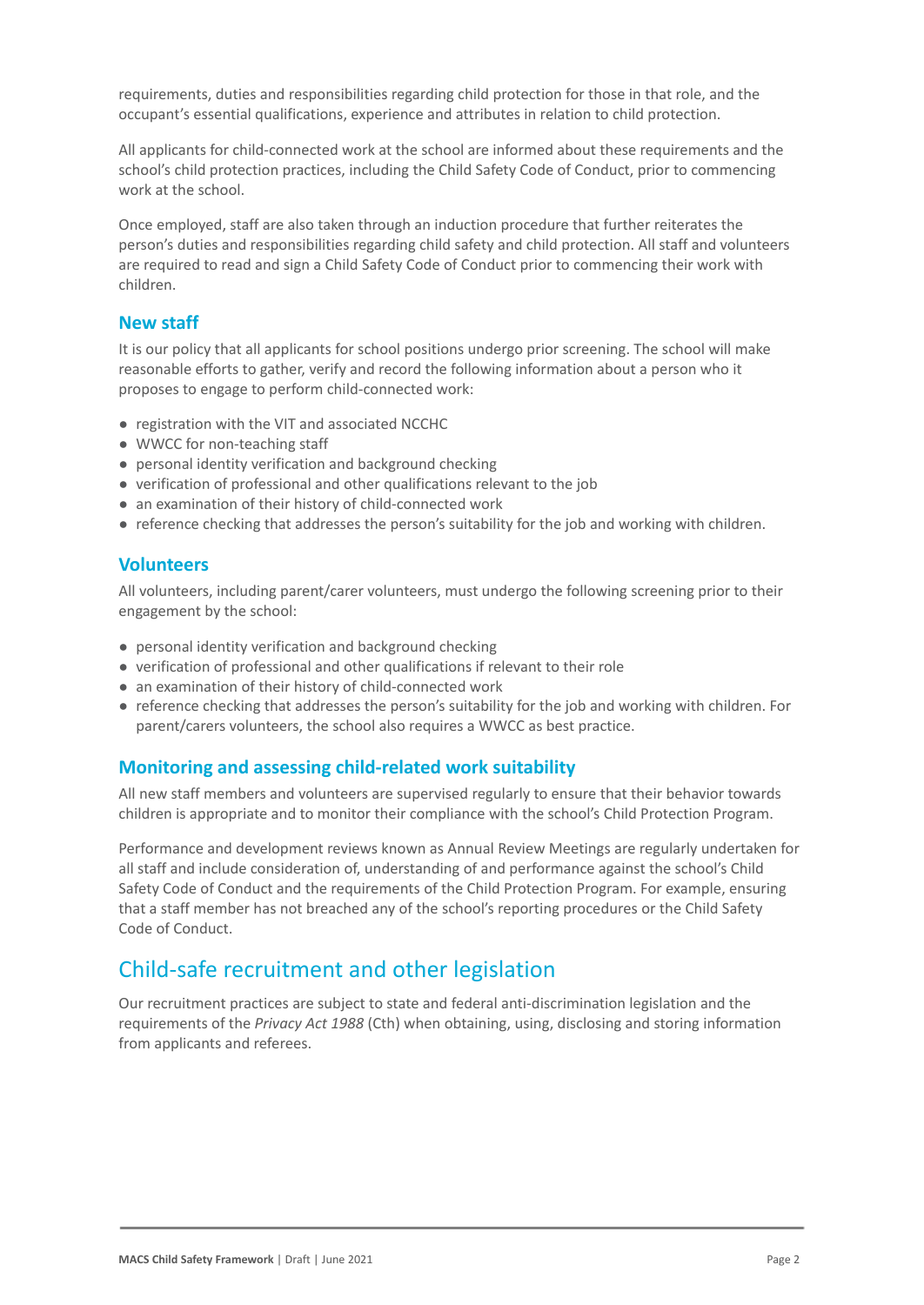## **Working with Children Checks**

| <b>Source of obligation</b>    | The Victorian Working with Children Act 2005 (the Act) aims to protect<br>children from harm by ensuring that people who work with, or care for,<br>them have their suitability to do so checked by a government body.<br>The Act aims to prevent those who pose a risk to children from working or<br>volunteering with them.                                                                                                                                                                                                                                                                                                |
|--------------------------------|-------------------------------------------------------------------------------------------------------------------------------------------------------------------------------------------------------------------------------------------------------------------------------------------------------------------------------------------------------------------------------------------------------------------------------------------------------------------------------------------------------------------------------------------------------------------------------------------------------------------------------|
| Who needs a WWCC?              | Subject to the exemptions referred to below, any worker who engages in<br>child-related work that involves direct contact with a child (being a person<br>under 18 years of age) needs a WWCC.                                                                                                                                                                                                                                                                                                                                                                                                                                |
|                                | Section 3 of the Act defines 'direct contact' as any contact between a<br>person and a child that involves:                                                                                                                                                                                                                                                                                                                                                                                                                                                                                                                   |
|                                | physical contact<br>• face-to-face contact                                                                                                                                                                                                                                                                                                                                                                                                                                                                                                                                                                                    |
|                                | • contact by post or other written communication<br>• contact by telephone or other oral communication<br>• contact by email or other electronic communication.                                                                                                                                                                                                                                                                                                                                                                                                                                                               |
|                                | A WWCC will apply to any person who is engaged by St Luke's Primary<br>School as an employee, a School Council member, a self-employed person,<br>a volunteer, a third-party contractor (who has or is likely to have direct<br>contact with children), a supervisor of child employees, part of practical<br>training through an educational or vocational course, unpaid community<br>work under a court order, a minister of religion or performing duties of a<br>religious vocation, an officer of a body corporate, a member of a<br>committee of management of an unincorporated body or a member of a<br>partnership. |
| What is child-related<br>work? | Child-related work is defined in section 9 of the Act as voluntary or paid<br>work, in any of the occupational categories listed in the Act, that usually<br>involves direct contact with a child.                                                                                                                                                                                                                                                                                                                                                                                                                            |
|                                | For the purposes of the Act, work will not be 'child-related work' by reason<br>only of occasional direct work with children that is incidental to the work.                                                                                                                                                                                                                                                                                                                                                                                                                                                                  |
|                                | Child-related work for ministers of religion                                                                                                                                                                                                                                                                                                                                                                                                                                                                                                                                                                                  |
|                                | The Act defines child-related work for ministers of religion more broadly<br>than for other occupations. All ministers of religion are required to get a<br>WWCC unless the contact they have with children is only occasional and<br>always incidental to their work.                                                                                                                                                                                                                                                                                                                                                        |
|                                | This would include for example having children in their congregation,<br>attendance at schools or school camps even when all their contact with<br>children is supervised. An example of when a minister of religion would not<br>require a WWCC is a minister conducting purely administrative roles within<br>a church's bureaucracy.                                                                                                                                                                                                                                                                                       |
|                                | The following are considered to be child-related work:                                                                                                                                                                                                                                                                                                                                                                                                                                                                                                                                                                        |
|                                | • mentoring and counselling services for children                                                                                                                                                                                                                                                                                                                                                                                                                                                                                                                                                                             |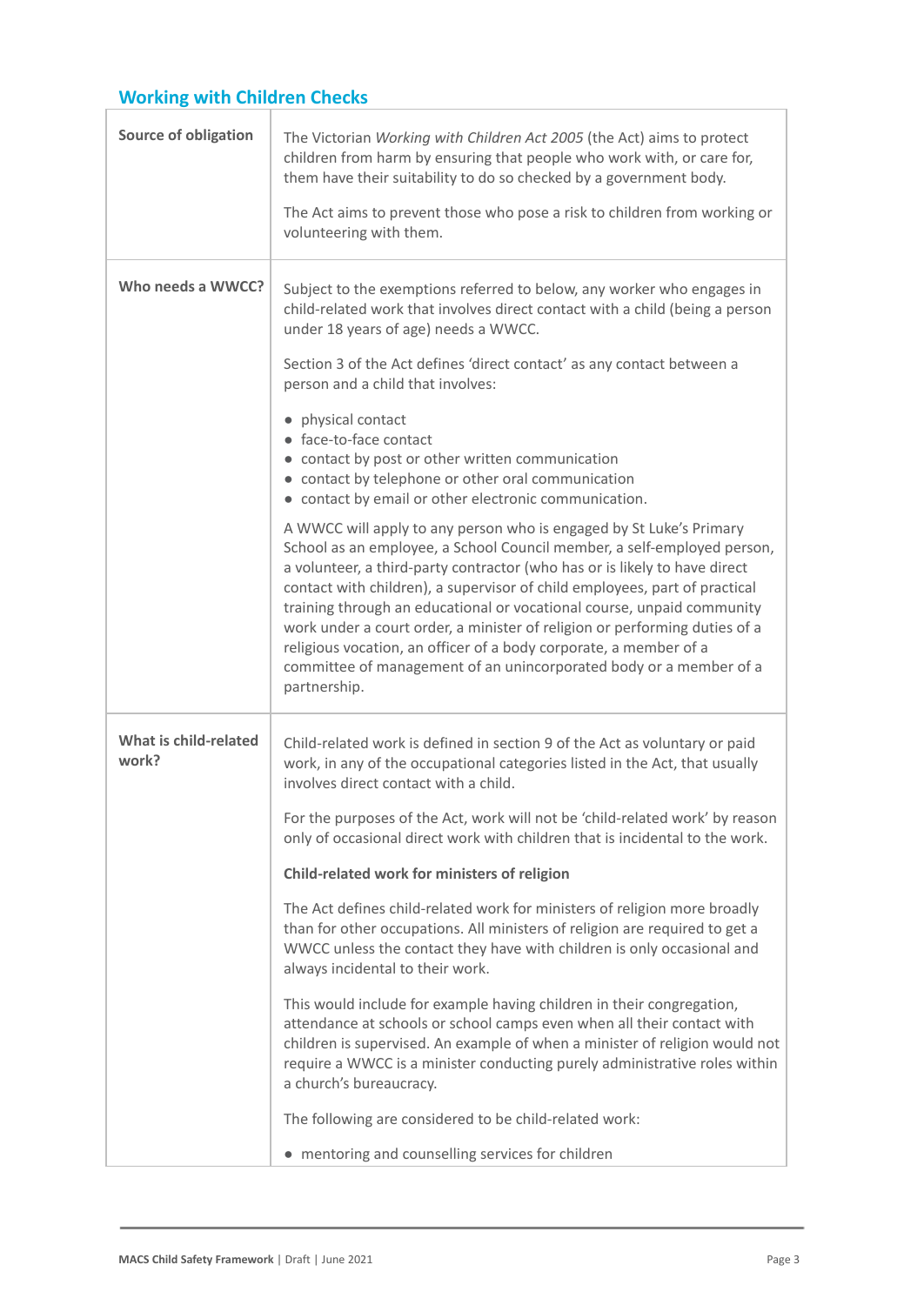|                                                         | • direct provision of child health services<br>• clubs, associations, movements, societies or other bodies (including<br>bodies of a cultural, recreational or sporting nature)<br>• educational and care services, childcare centres, nanny services and<br>other child care<br>• coaching and tuition services for children<br>• any religious organisation where children form part of the congregation<br>• boarding houses or other residential services for children and overnight<br>camps for children<br>• transport services specifically for children, including school bus services<br>and taxi services for children with a disability and supervision of school<br>road crossings<br>• commercial photography services for children unless they are merely<br>incidental to or in support of other business activities<br>• commercial talent competitions for children unless they are merely<br>incidental to or in support of other business activities<br>• commercial entertainment or party services for children unless they are<br>merely incidental to or in support of other business activities. |
|---------------------------------------------------------|---------------------------------------------------------------------------------------------------------------------------------------------------------------------------------------------------------------------------------------------------------------------------------------------------------------------------------------------------------------------------------------------------------------------------------------------------------------------------------------------------------------------------------------------------------------------------------------------------------------------------------------------------------------------------------------------------------------------------------------------------------------------------------------------------------------------------------------------------------------------------------------------------------------------------------------------------------------------------------------------------------------------------------------------------------------------------------------------------------------------------|
| <b>Key exemptions</b>                                   | People engaged in the following types of work are not required to have a<br>WWCC:                                                                                                                                                                                                                                                                                                                                                                                                                                                                                                                                                                                                                                                                                                                                                                                                                                                                                                                                                                                                                                         |
|                                                         | • teachers registered with the VIT<br>• students, aged 18 or 19, undertaking volunteer work organised or held<br>at school<br>• Victoria Police or Australian Federal Police officers<br>• workers, who usually live in another state or territory, visiting Victoria to<br>engage in child-related work (only up to 30 days within the same<br>calendar year)<br>• all children under the age of 18.<br>Note: Some drivers accredited under the Transport (Compliance and<br>Miscellaneous) Act 1983 (Vic.) who were engaging in child-related work<br>were previously exempt from the WWCC. These drivers must now pass the<br>WWCC to continue this work.                                                                                                                                                                                                                                                                                                                                                                                                                                                              |
|                                                         | At St Luke's Primary School, all volunteer helpers, including parents and<br>carers, are required to hold a WWCC.                                                                                                                                                                                                                                                                                                                                                                                                                                                                                                                                                                                                                                                                                                                                                                                                                                                                                                                                                                                                         |
| How to apply for a<br><b>WWCC</b>                       | A worker who engages in child-related work is responsible for applying for<br>their own WWCC. An employer can not apply on behalf of a worker.<br>To apply, fill out an online application form at<br>www.workingwithchildren.vic.gov.au. Upon completion of the application,<br>you will be provided with an online receipt.                                                                                                                                                                                                                                                                                                                                                                                                                                                                                                                                                                                                                                                                                                                                                                                             |
| <b>St Luke's Primary</b><br><b>School's obligations</b> | St Luke's Primary School must:<br>• not engage anyone in child-related work who does not have a WWCC<br>• not allow anyone who has an Exclusion notice to undertake child-related<br>work, even if they are directly supervised or exempt<br>• ensure workers engaged in paid work have an Employee WWCC and not<br>a Volunteer WWCC.                                                                                                                                                                                                                                                                                                                                                                                                                                                                                                                                                                                                                                                                                                                                                                                     |